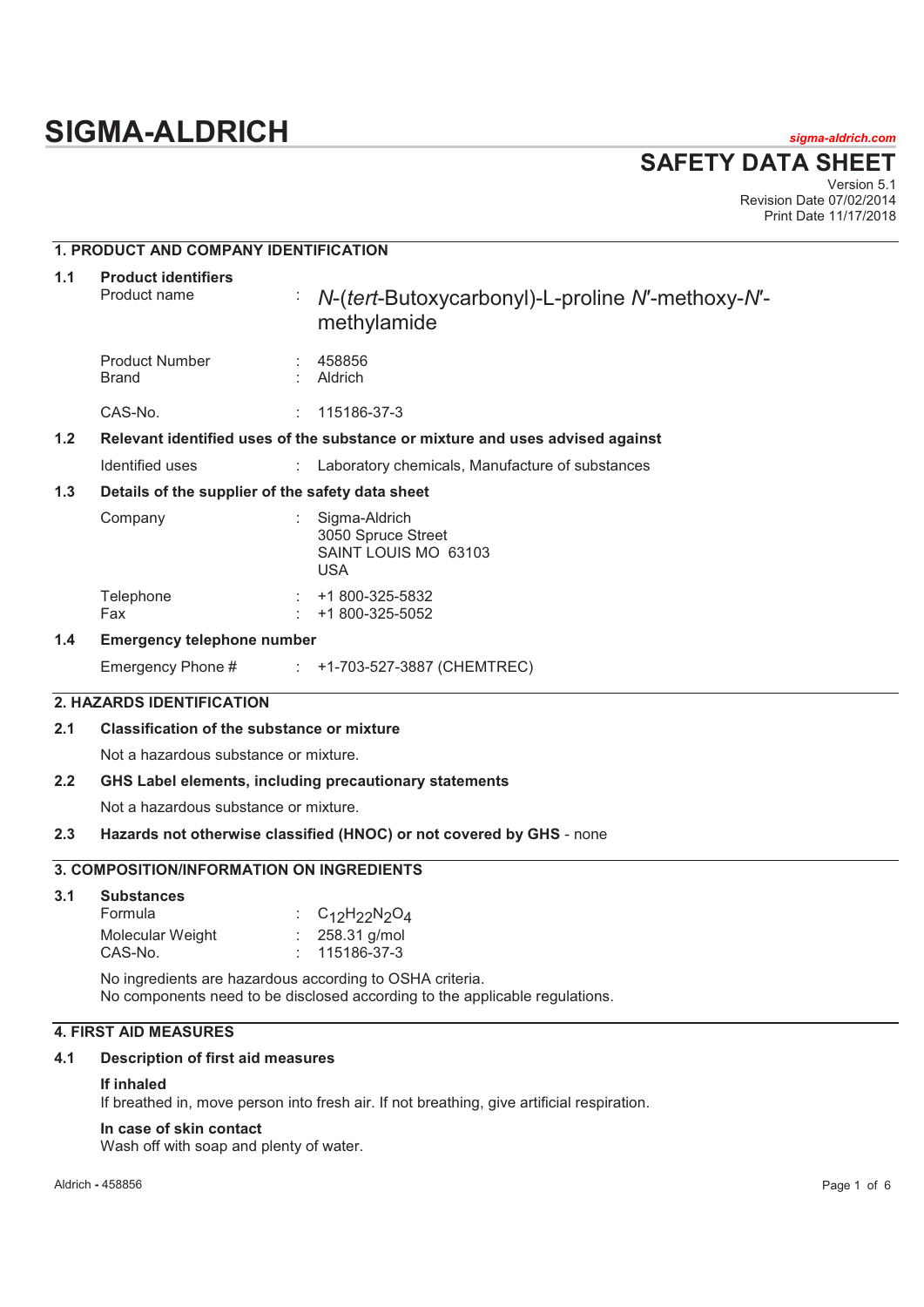#### **In case of eye contact**

Flush eyes with water as a precaution.

#### **If swallowed**

Never give anything by mouth to an unconscious person. Rinse mouth with water.

- **4.2 Most important symptoms and effects, both acute and delayed**  The most important known symptoms and effects are described in the labelling (see section 2.2) and/or in section 11
- **4.3 Indication of any immediate medical attention and special treatment needed**  no data available

## **5. FIREFIGHTING MEASURES**

#### **5.1 Extinguishing media**

**Suitable extinguishing media**  Use water spray, alcohol-resistant foam, dry chemical or carbon dioxide.

- **5.2 Special hazards arising from the substance or mixture**  Carbon oxides, nitrogen oxides (NOx)
- **5.3 Advice for firefighters**  Wear self contained breathing apparatus for fire fighting if necessary.
- **5.4 Further information**  no data available

#### **6. ACCIDENTAL RELEASE MEASURES**

- **6.1 Personal precautions, protective equipment and emergency procedures**  Avoid breathing vapours, mist or gas. For personal protection see section 8.
- **6.2 Environmental precautions**  Do not let product enter drains.
- **6.3 Methods and materials for containment and cleaning up**  Keep in suitable, closed containers for disposal.
- **6.4 Reference to other sections**  For disposal see section 13.

#### **7. HANDLING AND STORAGE**

- **7.1 Precautions for safe handling**  For precautions see section 2.2.
- **7.2 Conditions for safe storage, including any incompatibilities**  Keep container tightly closed in a dry and well-ventilated place. Containers which are opened must be carefully resealed and kept upright to prevent leakage.

#### **7.3 Specific end use(s)**

Apart from the uses mentioned in section 1.2 no other specific uses are stipulated

#### **8. EXPOSURE CONTROLS/PERSONAL PROTECTION**

#### **8.1 Control parameters**

**Components with workplace control parameters**  Contains no substances with occupational exposure limit values.

#### **8.2 Exposure controls**

**Appropriate engineering controls**  General industrial hygiene practice.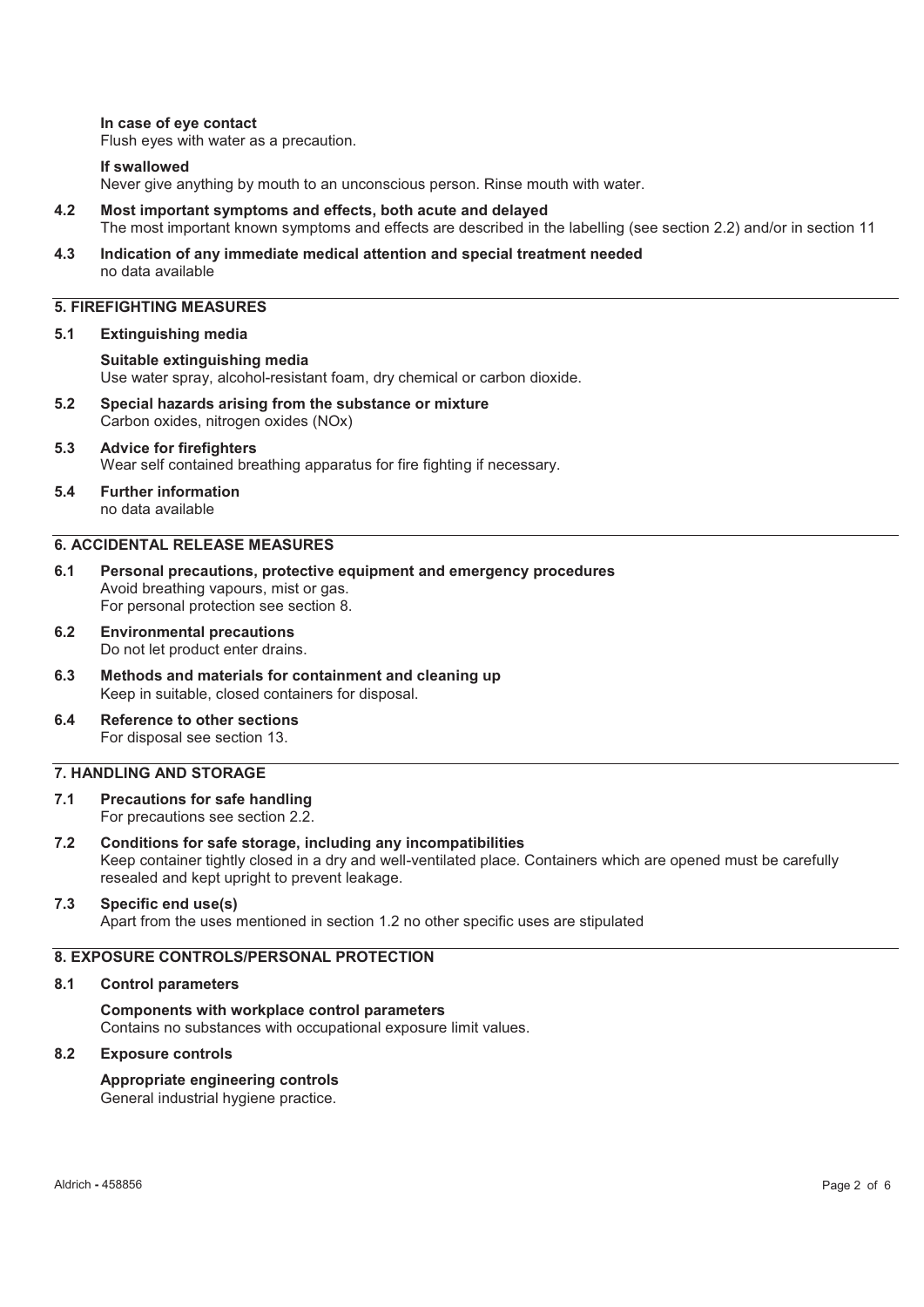#### **Personal protective equipment**

#### **Eye/face protection**

Use equipment for eye protection tested and approved under appropriate government standards such as NIOSH (US) or EN 166(EU).

#### **Skin protection**

Handle with gloves. Gloves must be inspected prior to use. Use proper glove removal technique (without touching glove's outer surface) to avoid skin contact with this product. Dispose of contaminated gloves after use in accordance with applicable laws and good laboratory practices. Wash and dry hands.

#### **Body Protection**

impervious clothing, The type of protective equipment must be selected according to the concentration and amount of the dangerous substance at the specific workplace.

#### **Respiratory protection**

Respiratory protection not required. For nuisance exposures use type OV/AG (US) or type ABEK (EU EN 14387) respirator cartridges. Use respirators and components tested and approved under appropriate government standards such as NIOSH (US) or CEN (EU).

#### **Control of environmental exposure**

Do not let product enter drains.

#### **9. PHYSICAL AND CHEMICAL PROPERTIES**

#### **9.1 Information on basic physical and chemical properties**

| a) | Appearance                                         | Form: viscous liquid<br>Colour: colourless |
|----|----------------------------------------------------|--------------------------------------------|
| b) | Odour                                              | no data available                          |
| c) | <b>Odour Threshold</b>                             | no data available                          |
| d) | рH                                                 | no data available                          |
| e) | Melting point/freezing<br>point                    | no data available                          |
| f) | Initial boiling point and<br>boiling range         | 253 °C (487 °F) - lit.                     |
| g) | Flash point                                        | 113 °C (235 °F) - closed cup               |
| h) | Evapouration rate                                  | no data available                          |
| i) | Flammability (solid, gas)                          | no data available                          |
| j) | Upper/lower<br>flammability or<br>explosive limits | no data available                          |
| k) | Vapour pressure                                    | no data available                          |
| I) | Vapour density                                     | no data available                          |
| m) | Relative density                                   | 1.059 g/mL at 25 °C (77 °F)                |
| n) | Water solubility                                   | no data available                          |
| o) | Partition coefficient: n-<br>octanol/water         | no data available                          |
| p) | Auto-ignition<br>temperature                       | no data available                          |
| q) | Decomposition<br>temperature                       | no data available                          |
| r) | Viscosity                                          | no data available                          |
| s) | <b>Explosive properties</b>                        | no data available                          |
| t) | Oxidizing properties                               | no data available                          |
|    |                                                    |                                            |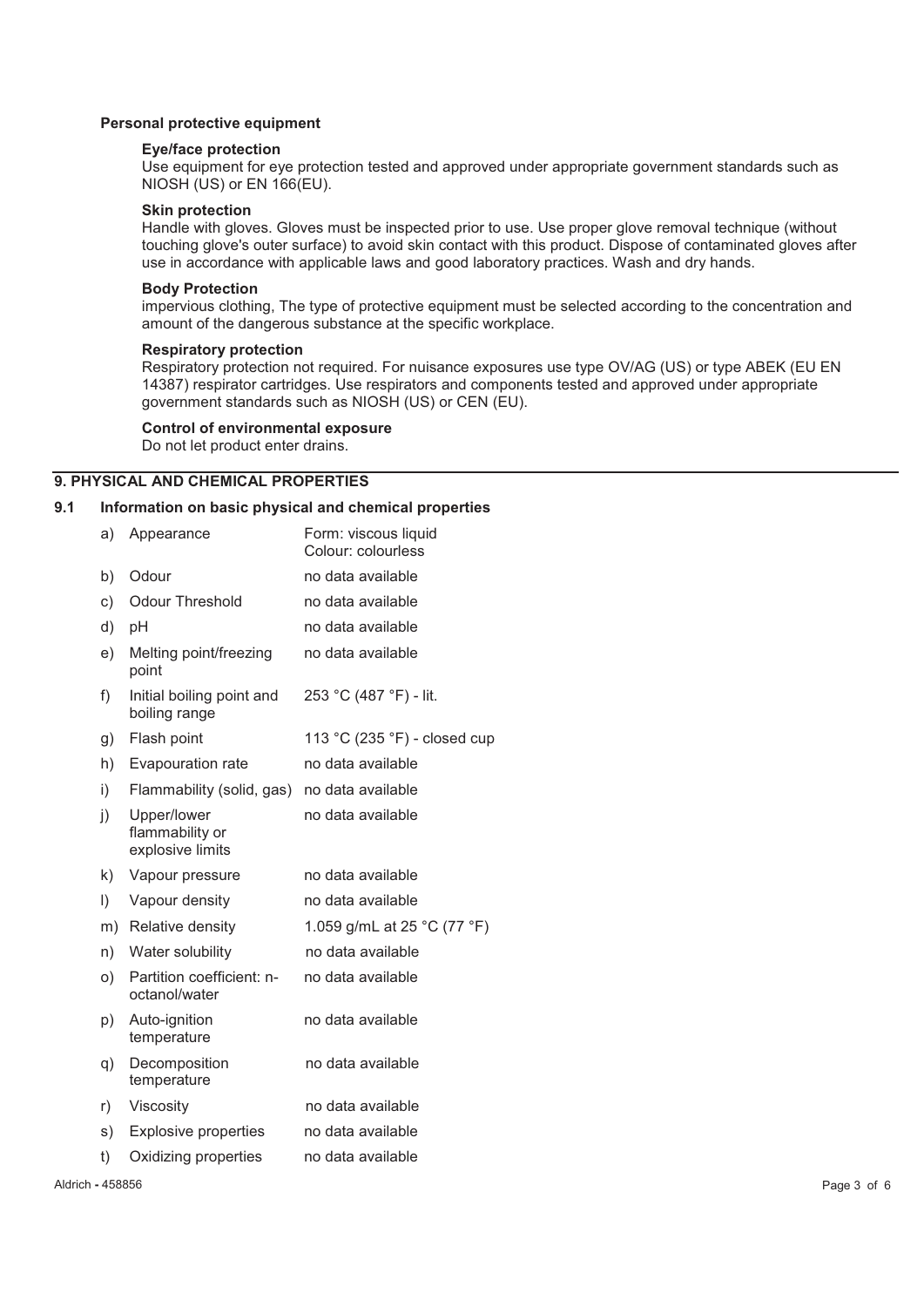## **9.2 Other safety information**

no data available

## **10. STABILITY AND REACTIVITY**

## **10.1 Reactivity**

no data available

- **10.2 Chemical stability**  Stable under recommended storage conditions.
- **10.3 Possibility of hazardous reactions**  no data available
- **10.4 Conditions to avoid**  no data available
- **10.5 Incompatible materials**  Strong oxidizing agents
- **10.6 Hazardous decomposition products**  Other decomposition products - no data available In the event of fire: see section 5

## **11. TOXICOLOGICAL INFORMATION**

#### **11.1 Information on toxicological effects**

**Acute toxicity**  no data available

Inhalation: no data available

Dermal: no data available

no data available

#### **Skin corrosion/irritation**  no data available

#### **Serious eye damage/eye irritation**  no data available

**Respiratory or skin sensitisation**  no data available

#### **Germ cell mutagenicity Carcinogenicity**

- IARC: No component of this product present at levels greater than or equal to 0.1% is identified as probable, possible or confirmed human carcinogen by IARC.
- ACGIH: No component of this product present at levels greater than or equal to 0.1% is identified as a carcinogen or potential carcinogen by ACGIH.
- NTP: No component of this product present at levels greater than or equal to 0.1% is identified as a known or anticipated carcinogen by NTP.
- OSHA: No component of this product present at levels greater than or equal to 0.1% is identified as a carcinogen or potential carcinogen by OSHA.

#### **Reproductive toxicity**

no data available

no data available

**Specific target organ toxicity - single exposure**  no data available

**Specific target organ toxicity - repeated exposure**  no data available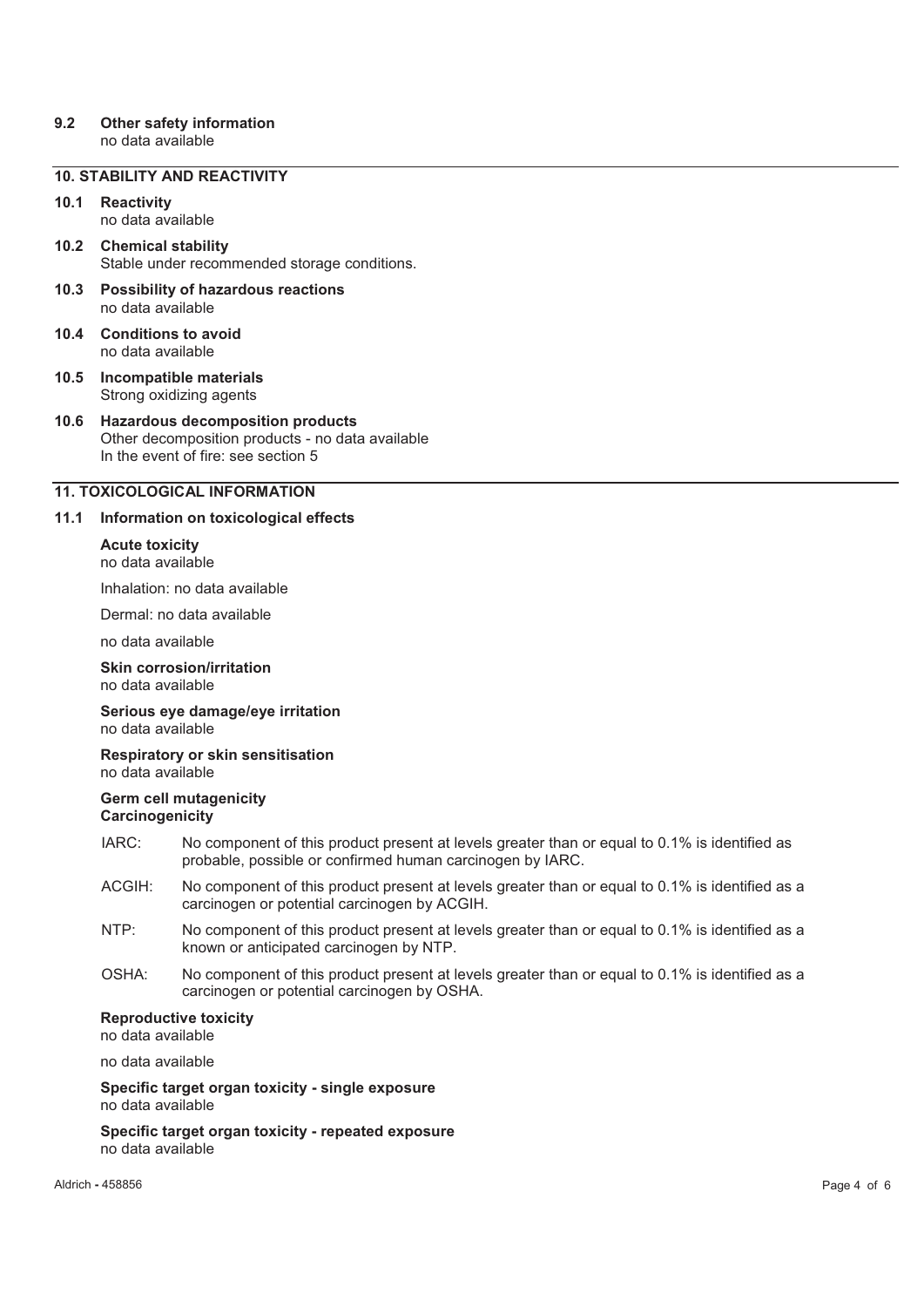## **Aspiration hazard**

no data available

## **Additional Information**

## RTECS: Not available

To the best of our knowledge, the chemical, physical, and toxicological properties have not been thoroughly investigated.

## **12. ECOLOGICAL INFORMATION**

#### **12.1 Toxicity**

no data available

- **12.2 Persistence and degradability**  no data available
- **12.3 Bioaccumulative potential**  no data available
- **12.4 Mobility in soil**  no data available
- **12.5 Results of PBT and vPvB assessment**  PBT/vPvB assessment not available as chemical safety assessment not required/not conducted

#### **12.6 Other adverse effects**

no data available

## **13. DISPOSAL CONSIDERATIONS**

#### **13.1 Waste treatment methods**

#### **Product**

Offer surplus and non-recyclable solutions to a licensed disposal company.

#### **Contaminated packaging**

Dispose of as unused product.

## **14. TRANSPORT INFORMATION**

**DOT (US)** Not dangerous goods

**IMDG** Not dangerous goods

#### **IATA**

Not dangerous goods

#### **15. REGULATORY INFORMATION**

#### **SARA 302 Components**

SARA 302: No chemicals in this material are subject to the reporting requirements of SARA Title III, Section 302.

#### **SARA 313 Components**

SARA 313: This material does not contain any chemical components with known CAS numbers that exceed the threshold (De Minimis) reporting levels established by SARA Title III, Section 313.

## **SARA 311/312 Hazards**

No SARA Hazards

#### **Massachusetts Right To Know Components**

No components are subject to the Massachusetts Right to Know Act.

#### **Pennsylvania Right To Know Components**

|                                                             | CAS-No.     | <b>Revision Date</b> |             |
|-------------------------------------------------------------|-------------|----------------------|-------------|
| N-(tert-Butoxycarbonyl)-L-proline N'-methoxy-N'-methylamide | 115186-37-3 |                      |             |
| Aldrich - 458856                                            |             |                      | Page 5 of 6 |